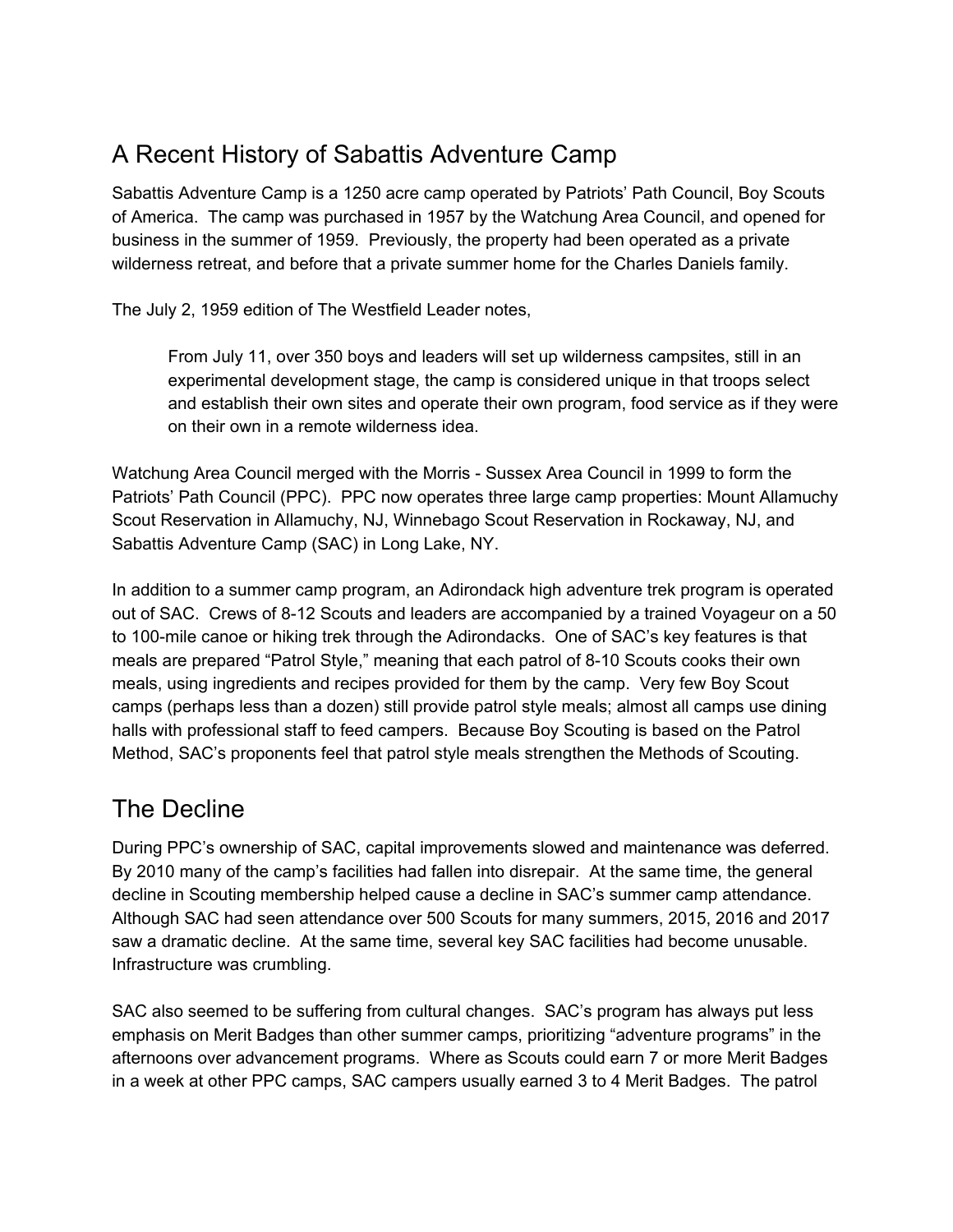cooking also takes more time than a dining hall meal (since the Scouts are doing the meal prep, cooking and cleanup for each meal).

SAC is also much further from our Council than our other camps (about 5 hours from our Council Service Center), and the Adirondack weather is much harsher than what we face in New Jersey. For several months a year the camp is nearly inaccessible, making off-season events difficult to plan and implement.

# The Task Force

In the fall of 2016, the Council President created a task force to review the operations of the Sabattis Adventure Camp summer camp program. The task force included members of Council's Program, Properties and Finance Management committees. It also included a number of leaders from units that have historically camped at Sabattis. Appropriate members of the council professional staff provided informational support. The task force met on 4 occasions between September 2016 and August 2017 and held several phone conference update calls. Unfortunately, the task force did not report any intermediate findings to the Executive Board, and most Board members did not know that the "Sabattis Task Force" had been formed.

Although the task force had been nicknamed the "Save Sabattis Task Force," their results came to an alternative conclusion: the Council would be better off if SAC ceased operations.

Beyond the declining camp attendance, the task force found many issues with SAC's infrastructure. Key among these was:

- The massive barn, built in 1910, was no longer structurally sound.
- The camp-wide electric system was ancient and unreliable
- The Doll House (a 2/3rd scale two-story house previously used for female staff housing) was falling apart.
- Funding for program equipment was sporadic at best.
- NYS Health Department concerns about the septic system
- Lack of volunteer engagement
- High staff turnover
- Poor financial results

The task force's final report gave an estimate of \$250,000 for replacement of the electric system alone.

On September 18, 2017 a Special Meeting of the Patriots' Path Council Executive Board was held at the Council offices. Fifty-three members of the Board and two Trustees were in attendance, along with a large number of Council employees. The meeting was quite energetic, and more than a few Board Members had tears in their eyes. A large group of peaceful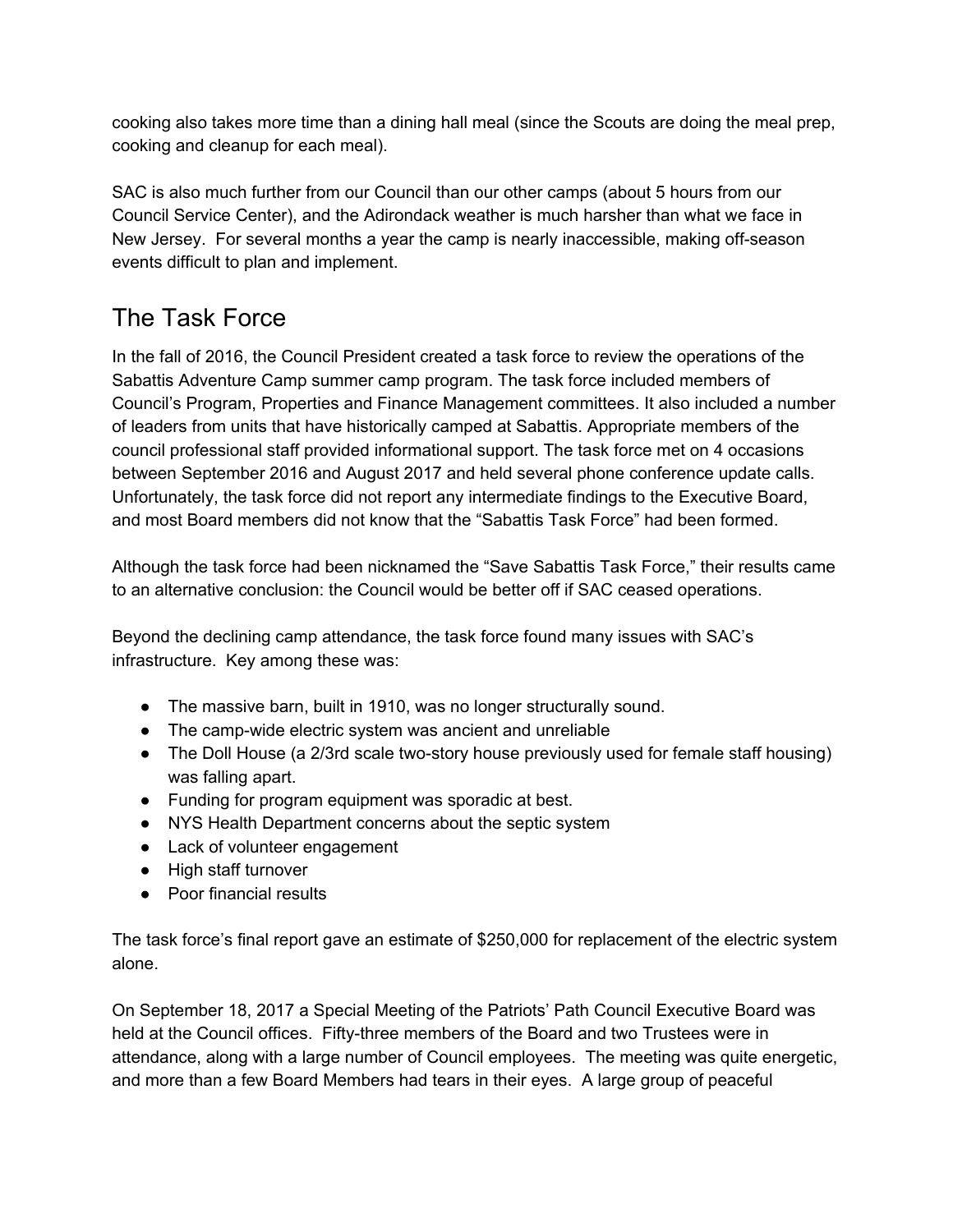protesters gathered on the sidewalk near the PPC offices and displayed various signs and banners asking that SAC remain open.

The meeting opened with the resolution closing SAC:

RESOLVED that Patriots' Path Council will immediately cease summer operations at Sabattis Adventure Camp and will take all steps necessary to retire and/or secure the property, facilities and equipment at SAC. 1

This resolution was motioned and seconded. During the following debate several motions were made to amend the resolution. Most board members did not know that SAC's future was under debate, which led to the following motion:

Whereas the board has not had prior notification of the existence of the "Save the Sabattis" task force and has had no previous information from the task force and whereas the official task force benchmark report card (titled 2016-2020 Sabattis Adventure Camp Task Force Benchmarks) was set up to record results for summer camp operation in 2017, 2018, and 2019, the rush to a final judgement in this special meeting is premature, I move to postpone consideration of the main resolution until after the 2019 camping season to offer time for additional information gathering, discussion and analysis, and the task force can measure the performance of Sabattis through their original schedule.<sup>1</sup>

A vote was held on that motion, and it passed by a narrow margin. The meeting was quickly concluded, and Scout Executive Dennis Kohl immediately created "The Sabattis Group" to figure out how to turn SAC around in a short timeframe.

## The Sabattis Group

The Sabattis Group was formed and began to address SAC's issues. It was recognized that the key factors underlying many of the issues at SAC were fundraising and volunteer engagement. A contribution website was set up with a goal of \$200,000, and the first work weekend was scheduled for October, 2017.

The key success factor for the The Sabattis Group (TSG) would be the engagement of volunteers. Although SAC had been in trouble for many years, our Scouting volunteers and alumni had not been made aware of the severity of the issues. The September 2017 Board Meeting was an eye-opener for our community, and one of TSG's most important tasks has been to keep our community up to date. Monthly emails to over 500 Scouters, frequent Facebook posts, presentations at Board Meetings, and presence at many PPC events has ensured that SAC remain in peoples' minds.

<sup>&</sup>lt;sup>1</sup> From the official minutes of the meeting.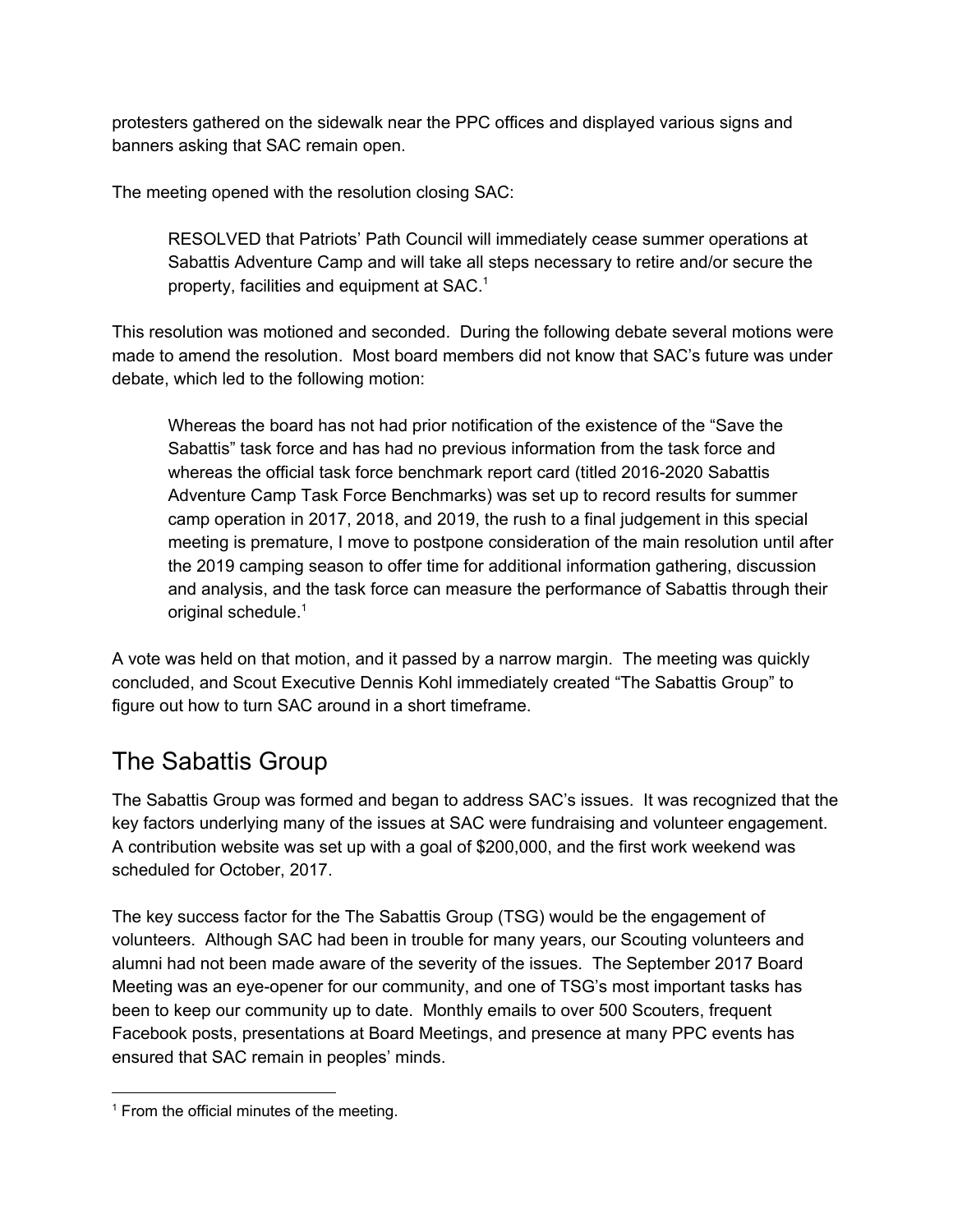The Sabattis Group has also been able to provide support for PPC's Scouting Professionals. Volunteer labor, fundraising, and teamwork have allowed Keith Dlugosz, our PPC Camping Director, and his team of professionals, to focus on strategic opportunities at SAC. Scouting works best when we have volunteers and professionals working together as peers on a team, and this has been the case at Sabattis.

Working with PPC professionals, the Finance Management Committee, and the Camping Committee, the prices for summer camp weeks at SAC were raised to help address the higher costs of operating a remote camp. Scout fees were increased \$50/week, and Leader fees were increased \$100/week. These increases added more than \$20,000 per summer to SAC's income, giving PPC additional flexibility for staff and program equipment.

Work Weekends at Sabattis have taken off, and now provide a significant pool of labor to repair and improve camp facilities. As importantly, work weekends increase SAC's visibility across the Council. Work weekend attendance has been impressive and increasing. In June 2019 we hope to have the biggest work weekend so far, also celebrating the 60th anniversary of camping at Sabattis. We expect over 50 participants.

Sabattis Group fundraising efforts produced \$125,000 from the website. Several additional major gifts were directed towards Sabattis, and the Sustainability and Finance Management committees approved using some of the logging funds (raised through sustainable forestry practices on the Sabattis property) for SAC improvements.

Additionally, several large "gifts in kind" (e.g., a pickup truck) have also been donated. Entact Environmental donated the labor and equipment costs for the barn demolition. All the material for the camp's rewiring was donated, as well.

#### 2018 Results

SAC had strong attendance in 2018, with 470 youth and 138 adults in our resident camp program. Twenty treks included 118 youth and 50 adults. **These attendance numbers, along with the increased fees, provided a net positive financial return to PPC.**

**The BSA's Annual Camp Inspection gave Sabattis Adventure Camp a grade of 100%. The Trek program scored 99%, and the NYS Department of Health gave SAC an A.**

## SAC Infrastructure Improvements

As of the start of summer camp 2019, the following camp improvements have been made:

● The old barn has been demolished.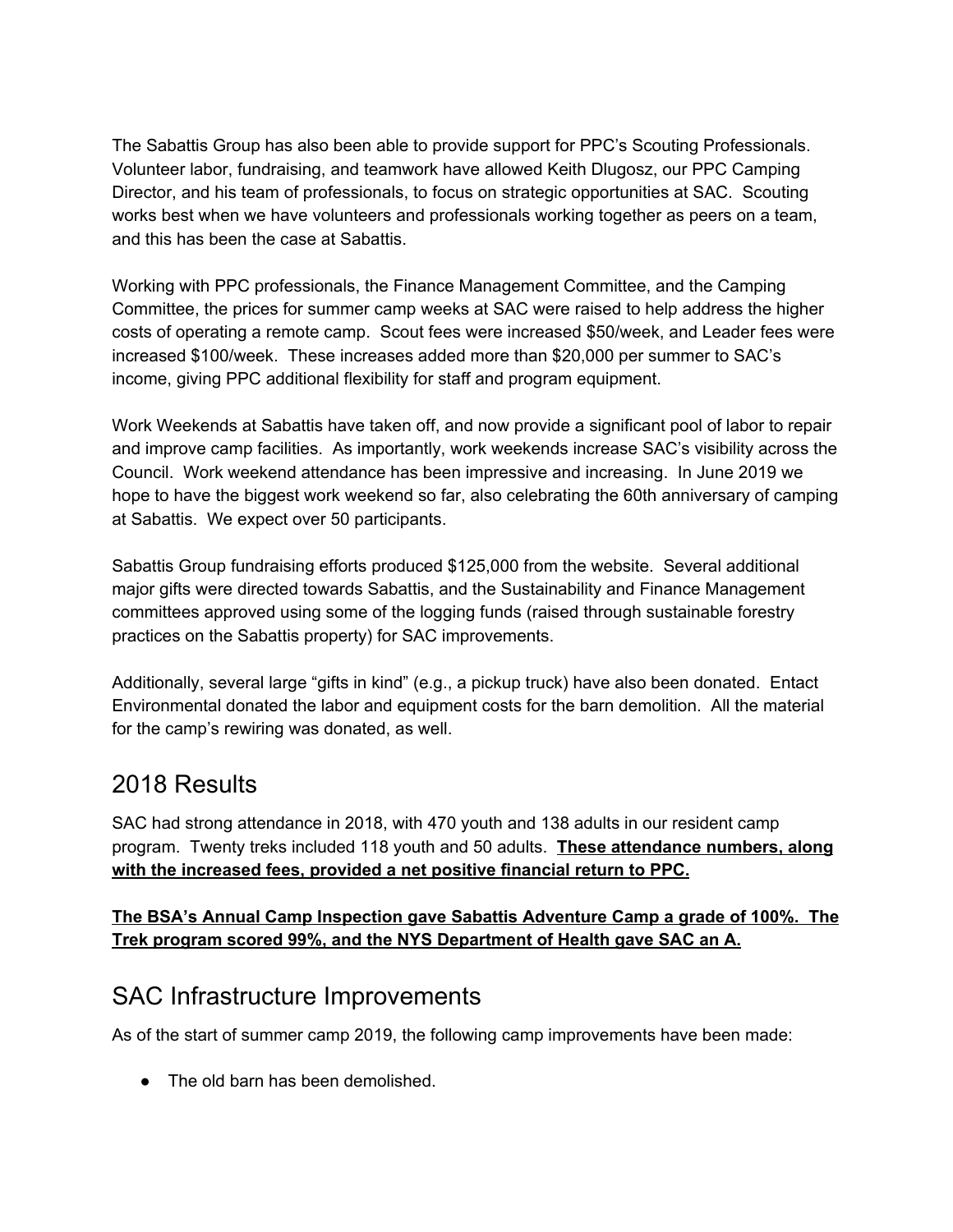- The new barn's foundation has been poured, and the construction materials for the new 35' x 70' steel building have been delivered; we expect the new barn to be erected and in operation before summer camp. The new barn will also feature a 14' x 70' covered outdoor area which can be used for program.
- The entire camp's electrical system has been replaced. All old buried cables have been replaced with new donated cabling; all old fuse panels have been replaced with modern breaker panels. There is no old electric system in the camp at this time. **This was done at NO COST to PPC.**
- The Trek Center renovation is complete, and a new roof covering the porch has been constructed.
- A large pavilion was built next to the Trek Center to provide an outdoor area for trek crews to plan their adventures.
- A 40' x 70' open steel pavilion was erected to replace the canvas "circus tent" in the middle of camp.
- A covered archery range (donated by the Woapalanne Lodge and constructed by the Flintlocks) is ready for action.
- The Trading Post, Ranger Shed and Generator Shed roofs have been covered with steel roofing.
- A new computer network has been implemented, connecting all major buildings in camp with a telephone network and WiFi connectivity.
- The septic system was found to be operational.
- A new observatory has been built in camp, along with a sophisticated computer-controlled telescope system.
- The Camp Office bathroom has been completely remodeled.
- A winter boat storage rack was constructed.
- Over two dozen new signs have been mounted all over camp to help newcomers find their way.
- The Trading Post has been refurbished with new flooring and brand new store fixtures. A back door has been added to encourage one-way flow of Scouts.
- Three 30 yard dumpsters have been filled with "stuff" from around camp.

## Program Improvements

SAC had suffered from turnover in the Camp Director position for several years. Fortunately in early 2018 we were able to hire Dr. Van Anderson as Sabattis Adventure Camp Director. Van has over 30 years experience leading Scout camps, and has lead and taught at many BSA National Camp Schools. Van has ensured that our camp policies and procedures were top notch, and he has led the efforts to recruit a strong staff. We had a great staff in 2018 with no significant issues, and the staff for 2019 looks even stronger. In 2019 Sabattis was the first PPC camp to be fully staffed for the upcoming summer.

Our trek program continues to be a shining example of what can be done in the Adirondacks. Ian Craig joins us again as Trek Director; his new position at Paul Smith's College has opened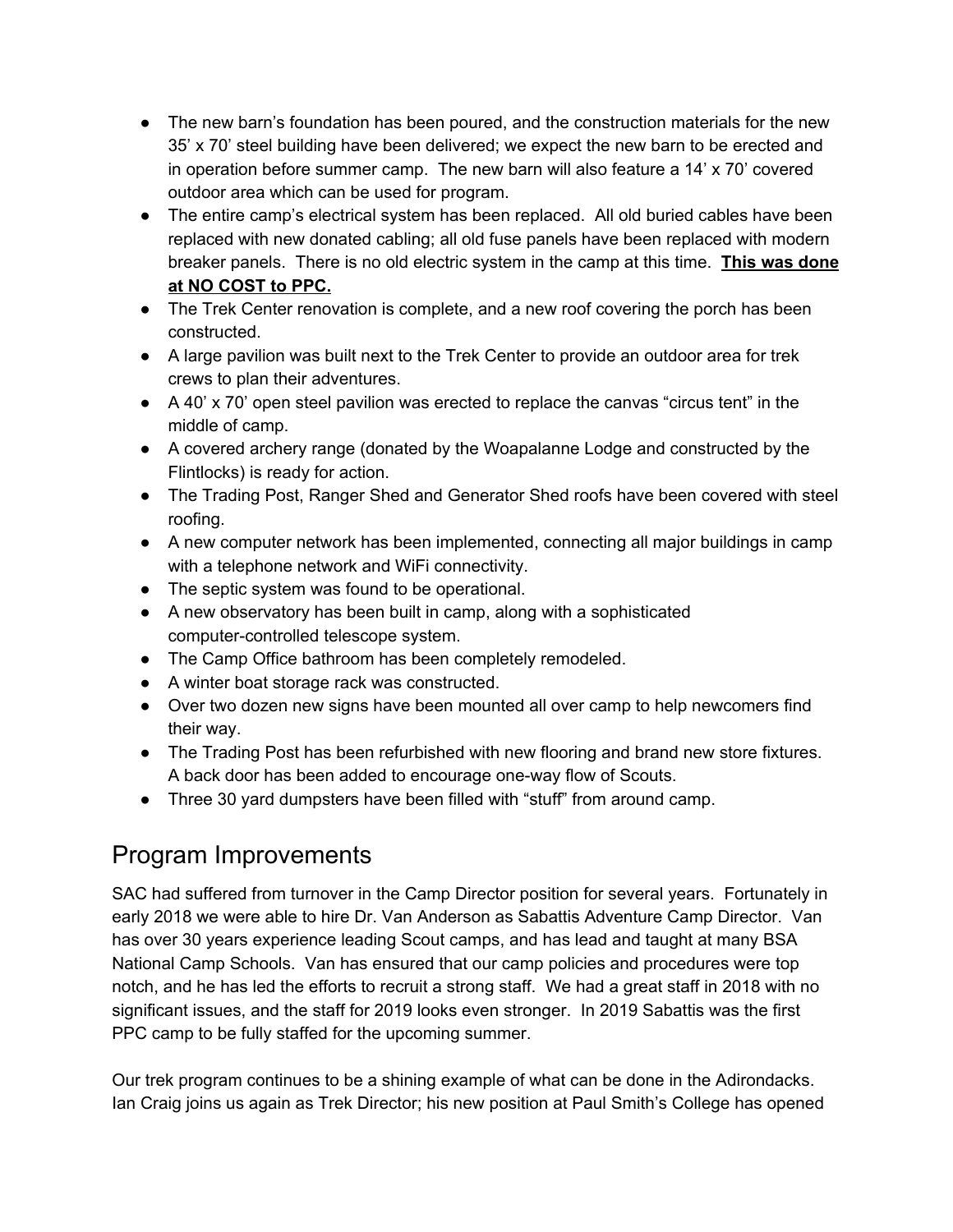up new recruiting avenues, and our trek program is stronger than ever. Week One treks sold out months ago, and we project 2019 as another major success for Ian and his voyageurs.

Some great improvements have been made to our program:

- In 2019, the entire camp will gather in the new central pavilion for lunch on Mondays, Wednesdays, Fridays and Saturdays; this will encourage camp-wide spirit and provide an opportunity for staff and Troop leaders to get to know each other better and discuss any program issues.
- We now have two Shooting Sports directors so that both the rifle range and shotgun range can operate at the same time. Shooting sports is very popular at SAC and providing more range time makes our Scouts happier.
- The entire food program has been upgraded. Our food services director has not only improved the quality and quantity of food provided for our patrol cooking meals, but also vastly improved the food being served to our staff. A salad bar was just one of the many improvements.
- New Merit Badges have been added. For example, Scouts taking the Archaeology Merit Badge worked on excavating a portion of the old Tarnadge mansion which was demolished in the 1970's. This year, Scouts can take the Aviation Merit Badge, completing their requirements with a float plane ride in Long Lake and a tethered hot air balloon ride in camp!
- The observatory and computerized telescope have refocused our attention on the beautiful Adirondack skies. With no light pollution and elevation we can see millions of stars.
- New day hikes have been added to local peaks.
- For the first time, our special Water Carnival and Paul Bunyan events will both be held each week!

## Remaining Issues

Although much work has been done, there are still issues to be addressed. Some of those core issues are:

- The Doll House. Although this camp landmark is beloved by many, it has continued to deteriorate. Previous restoration efforts neglected the roof, and the building is now decrepit. Difficult decisions will need to be made.
- Staff Housing. We are seeking funding to build one or more junior staff bunkhouses to replace the canvas tents currently in use. Retaining and attracting junior staff requires us to improve their living conditions.